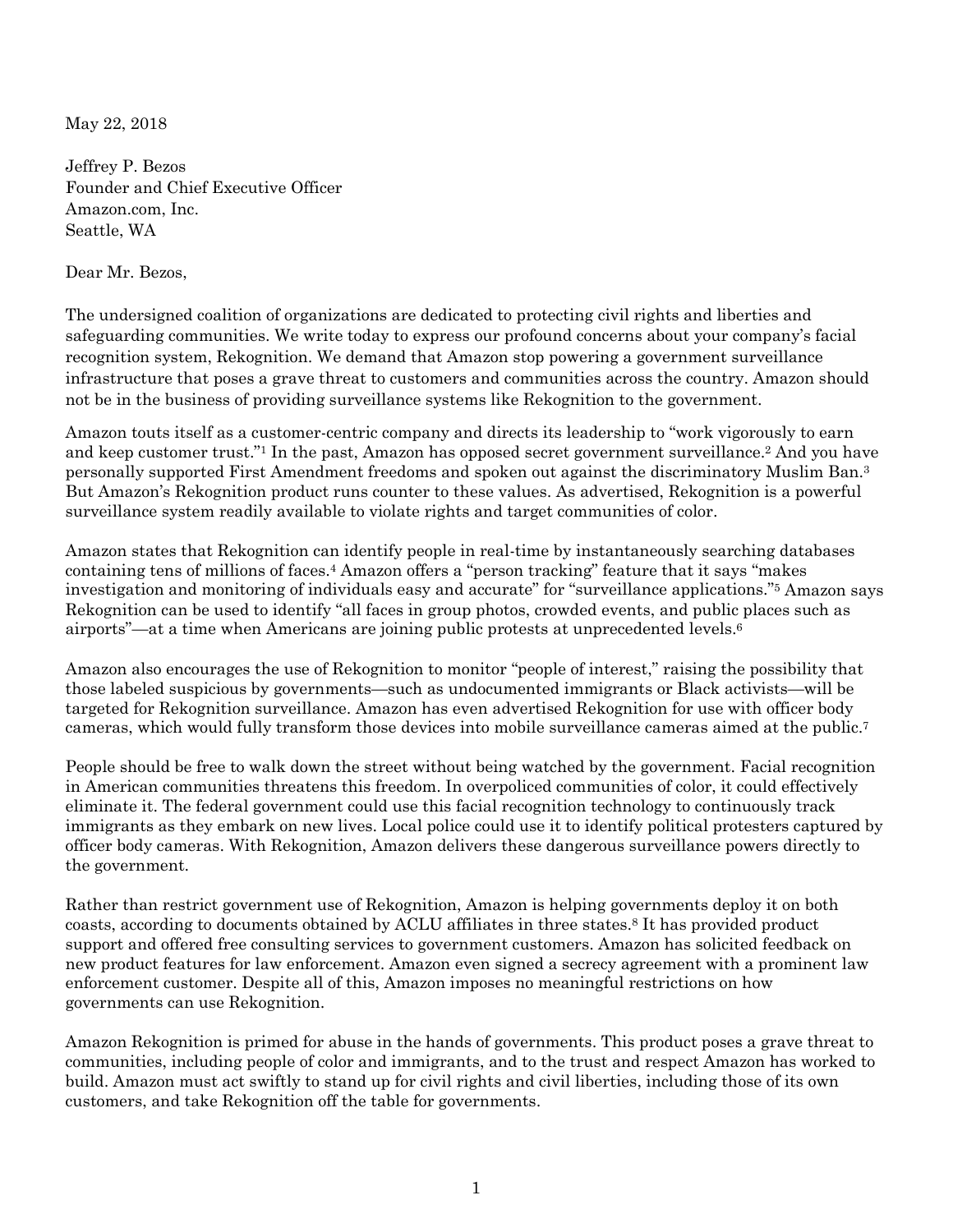Sincerely,

American Civil Liberties Union (ACLU) ACLU Foundations of California ACLU of Florida ACLU of Massachusetts ACLU of Oregon ACLU of Washington 18MillionRising.org AI Now API Chaya CAIR Massachusetts CAIR San Francisco Bay Area CAIR Washington Center for Media Justice Charles Hamilton Houston Institute - Harvard Law School Color of Change CREDO Action Data for Black Lives Defending Rights and Dissent Demand Progress Action El Centro de la Raza Electronic Frontier Foundation Faith Action Network Families for Justice as Healing Freedom of the Press Foundation Human Rights Watch Lawyers Committee for Civil Rights and Economic Justice Legacy of Equality, Leadership, and Organizing (LELO) MAPS-AMEN (American Muslim Empowerment Network) Media Alliance Muslim Advocates Muslim Justice League National Day Laborer Organizing Network National Lawyers Guild – Massachusetts Chapter Oakland Privacy OneAmerica Restore the Fourth, Inc. Seattle Japanese American Citizens League Student Immigrant Movement Unitarian Universalist Mass Action Network **WITNESS** Youth Justice & Power Union

<sup>1</sup> *Amazon Leadership Principles*, [https://www.amazon.jobs/principles.](https://www.amazon.jobs/principles)

<sup>2</sup> Tom Mendelsohn, *Amazon, Google, Apple join Microsoft in US gag orders fight*, Sept. 5, 2016, Ars Technica, [https://arstechnica.com/tech-policy/2016/09/microsoft-amazon-google-apple-fox-news-us-gagging-orders/.](https://arstechnica.com/tech-policy/2016/09/microsoft-amazon-google-apple-fox-news-us-gagging-orders/)

<sup>3</sup> Press Release, *Reporters Committee for Freedom of the Press announces \$1 million gift from Jeff Bezos; new partnership with First Look Media*, May 23, 2017, [https://www.rcfp.org/reporters-committee-freedom-press-announces-1-million-gift-jeff-bezos](https://www.rcfp.org/reporters-committee-freedom-press-announces-1-million-gift-jeff-bezos-new-partnership-first-look-med)[new-partnership-first-look-med;](https://www.rcfp.org/reporters-committee-freedom-press-announces-1-million-gift-jeff-bezos-new-partnership-first-look-med) Ben Popper, *Amazon CEO Jeff Bezos: 'we do not support' Trump immigration order¸* Jan. 30, 2017, The Verge, [https://www.theverge.com/2017/1/30/14445390/amazon-ceo-jeff-bezos-oppose-trump-immigration-order.](https://www.theverge.com/2017/1/30/14445390/amazon-ceo-jeff-bezos-oppose-trump-immigration-order) <sup>4</sup> Press Release, *Amazon Rekognition announces real-time face recognition, Text in Image recognition, and improved face*